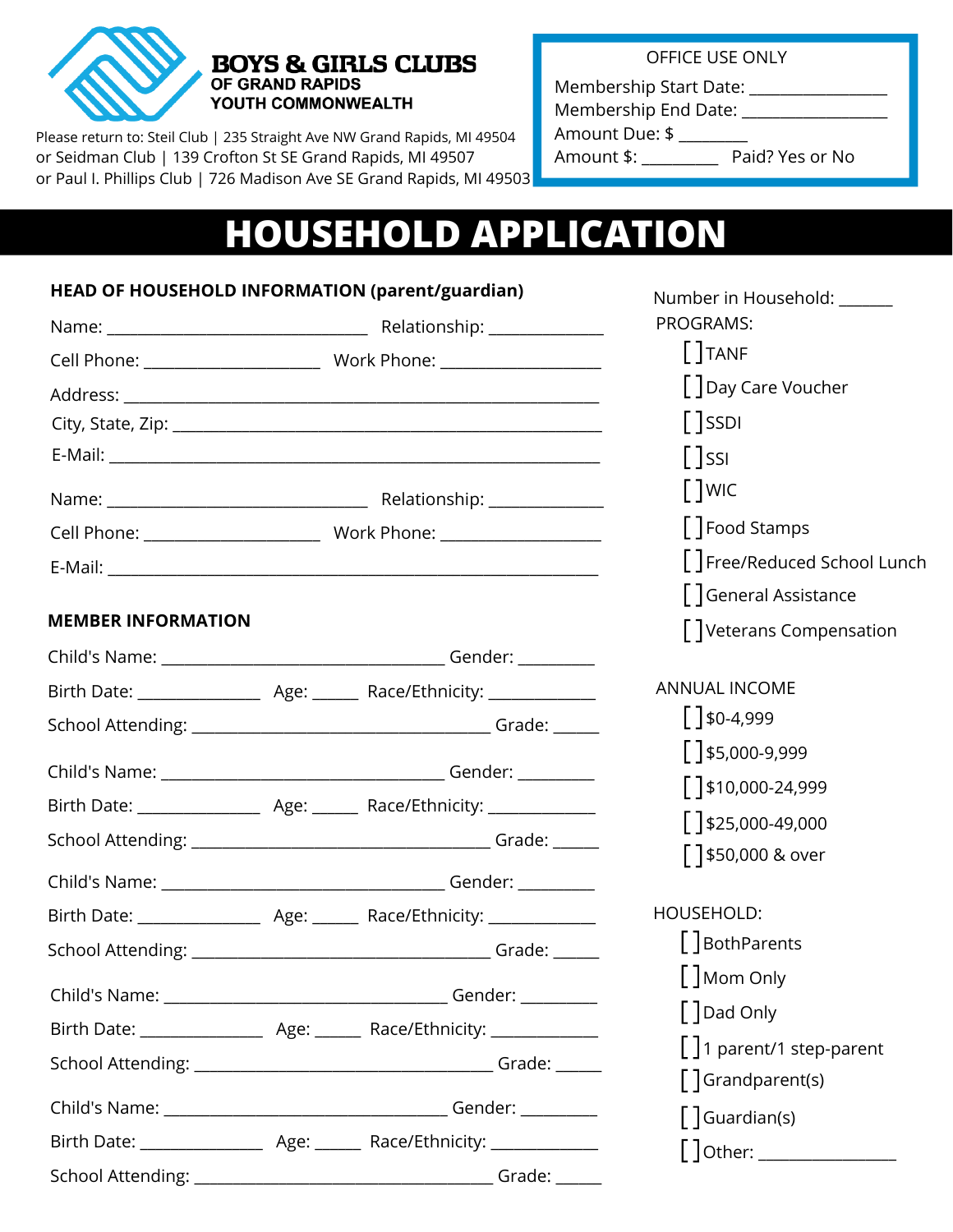#### **MEDICAL INFORMATION**

| <b>EMERGENCY CONTACT(S)</b> |  |
|-----------------------------|--|
|                             |  |
|                             |  |
|                             |  |
|                             |  |
|                             |  |
|                             |  |
|                             |  |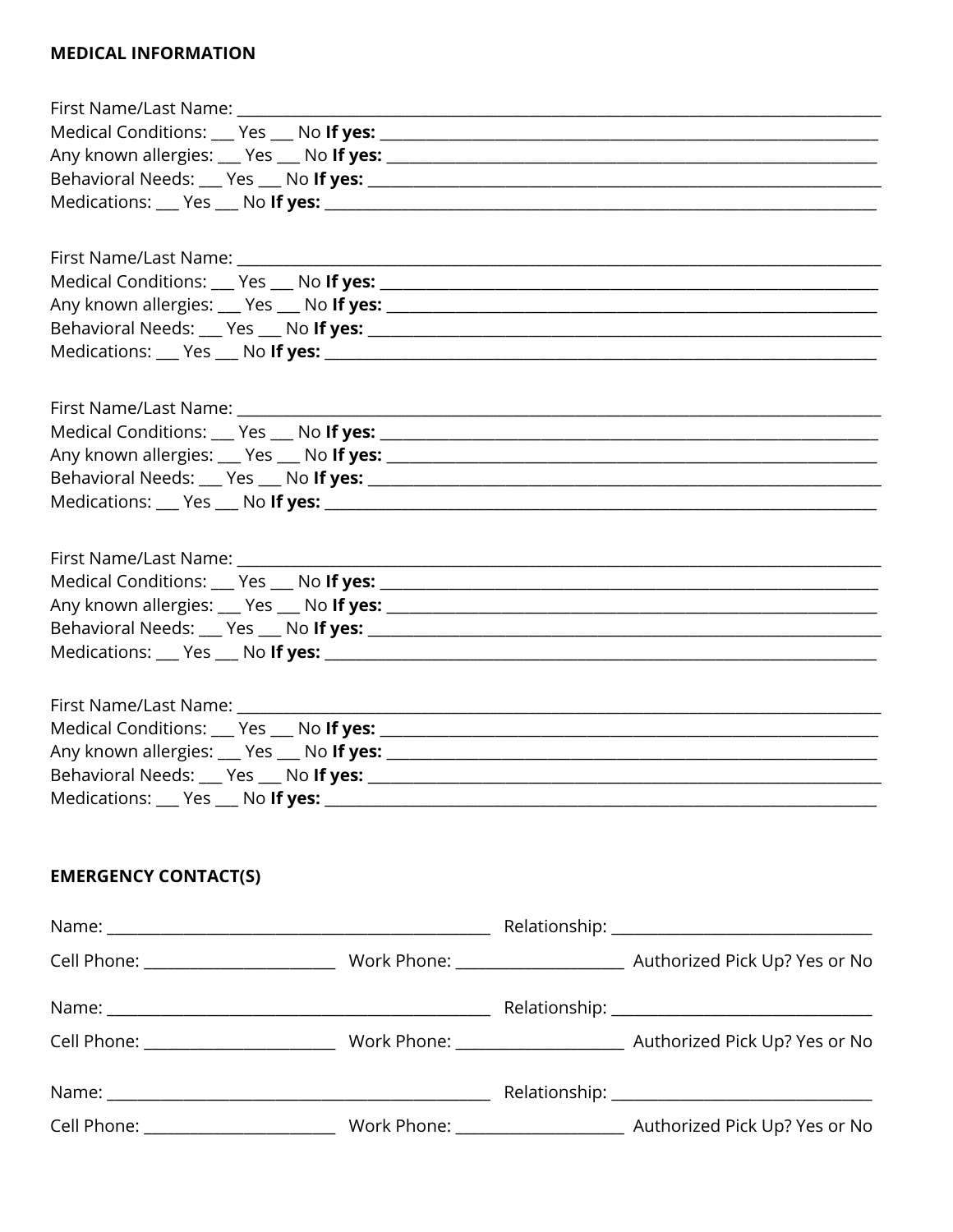| <b>TRANSPORTATION RELEASE</b>                                                                                                                                                                                                                                                                                                                                                                                                                                                                                                                                                                                                                                          |                              |  |  |  |
|------------------------------------------------------------------------------------------------------------------------------------------------------------------------------------------------------------------------------------------------------------------------------------------------------------------------------------------------------------------------------------------------------------------------------------------------------------------------------------------------------------------------------------------------------------------------------------------------------------------------------------------------------------------------|------------------------------|--|--|--|
|                                                                                                                                                                                                                                                                                                                                                                                                                                                                                                                                                                                                                                                                        | Birth Date: ________________ |  |  |  |
|                                                                                                                                                                                                                                                                                                                                                                                                                                                                                                                                                                                                                                                                        |                              |  |  |  |
|                                                                                                                                                                                                                                                                                                                                                                                                                                                                                                                                                                                                                                                                        |                              |  |  |  |
|                                                                                                                                                                                                                                                                                                                                                                                                                                                                                                                                                                                                                                                                        |                              |  |  |  |
|                                                                                                                                                                                                                                                                                                                                                                                                                                                                                                                                                                                                                                                                        |                              |  |  |  |
|                                                                                                                                                                                                                                                                                                                                                                                                                                                                                                                                                                                                                                                                        |                              |  |  |  |
|                                                                                                                                                                                                                                                                                                                                                                                                                                                                                                                                                                                                                                                                        |                              |  |  |  |
|                                                                                                                                                                                                                                                                                                                                                                                                                                                                                                                                                                                                                                                                        |                              |  |  |  |
|                                                                                                                                                                                                                                                                                                                                                                                                                                                                                                                                                                                                                                                                        |                              |  |  |  |
|                                                                                                                                                                                                                                                                                                                                                                                                                                                                                                                                                                                                                                                                        |                              |  |  |  |
|                                                                                                                                                                                                                                                                                                                                                                                                                                                                                                                                                                                                                                                                        |                              |  |  |  |
| Age: Grade: Carrier School Attending: Carrier Communication of the Carrier Communication of the Carrier Communication of the Carrier Communication of the Carrier Communication of the Carrier Communication of the Carrier Co                                                                                                                                                                                                                                                                                                                                                                                                                                         |                              |  |  |  |
| Club daily for the current school year, unless arranged otherwise:                                                                                                                                                                                                                                                                                                                                                                                                                                                                                                                                                                                                     |                              |  |  |  |
| membership privileges. I understand that all membership fees are not refundable. I understand that the Boys & Girls Clubs<br>of Grand Rapids Youth Commonwealth is not responsible for any lost, stolen, or damaged property.<br>I agree to uphold the Member Pledge Principles:                                                                                                                                                                                                                                                                                                                                                                                       |                              |  |  |  |
|                                                                                                                                                                                                                                                                                                                                                                                                                                                                                                                                                                                                                                                                        |                              |  |  |  |
| <b>PARENTS/GUARDIANS: PLEASE CHECK</b>                                                                                                                                                                                                                                                                                                                                                                                                                                                                                                                                                                                                                                 |                              |  |  |  |
| To exclude any of your children from the permissions below, please list their names on the line on the right.                                                                                                                                                                                                                                                                                                                                                                                                                                                                                                                                                          |                              |  |  |  |
| I grant Boys & Girls Clubs of Grand Rapids Youth Commonwealth permission to:                                                                                                                                                                                                                                                                                                                                                                                                                                                                                                                                                                                           |                              |  |  |  |
|                                                                                                                                                                                                                                                                                                                                                                                                                                                                                                                                                                                                                                                                        |                              |  |  |  |
|                                                                                                                                                                                                                                                                                                                                                                                                                                                                                                                                                                                                                                                                        |                              |  |  |  |
|                                                                                                                                                                                                                                                                                                                                                                                                                                                                                                                                                                                                                                                                        |                              |  |  |  |
|                                                                                                                                                                                                                                                                                                                                                                                                                                                                                                                                                                                                                                                                        |                              |  |  |  |
|                                                                                                                                                                                                                                                                                                                                                                                                                                                                                                                                                                                                                                                                        |                              |  |  |  |
| ABOVE PERMISSIONS: Videos and photos of members can be used for organization promotions. Guardians will receive notice in advance of field trips. The reason to<br>contact school would be for receiving or sending progress reports and connecting around behavioral support . Surveys would be used to assess youth needs, typically with program<br>needs.                                                                                                                                                                                                                                                                                                          |                              |  |  |  |
| WAIVER OF DISABILITY AND DISCLAIMER: In consideration of my child's membership and participation in the activities and program of Boys & Girls Clubs of Grand Rapids, I, as parent<br>or guardian of named minor, my heirs, executors, administrators and assigns, waive, release, and discharge any and all rights and claims or damages against the organizations and/or<br>its sponsors for knowledge of the risks involved in said participation and that my child is in good health and has no physical or mental condition which would make it dangerous for<br>my child or for other participants when my child is involved in any of the sponsored activities. |                              |  |  |  |

EMERGENCY AUTHORIZATION: I hereby give permission to medical personnel selected by Boys & Girls Clubs of Grand Rapids, its employees, agents, directors, volunteers, or sponsors to provide or seek emergency treatment, (including x-rays) for my child in the event I cannot be reached in an emergency. However, the giving of my permission does not obligate Boys & Girls Clubs, its employees, agents, directors, volunteers, or sponsors to arrange such care except as may be directed by medical personnel.

OPEN DOOR POLICY: I understand that Boys & Girls Clubs of Grand Rapids Youth Commonwealth is an open door facility and open to all youth members during posted hours of operation. My child will be supervised while at the Club. I set the boundaries and consequences if my child leaves the facility without my permission.

*I certify that the information concerning the applicant is accurate:* Parent/Guardian's Signature\_\_\_\_\_\_\_\_\_\_\_\_\_\_\_\_\_\_\_\_\_\_\_\_\_\_\_\_\_\_\_\_\_\_\_\_\_\_\_\_\_\_\_ Date \_\_\_\_\_\_\_\_\_\_\_\_\_\_\_

All information requested on our membership application is kept strictly confidential. Free/reduced lunch status and race/ethnic background information is needed and only used for grant funding and reporting purposes.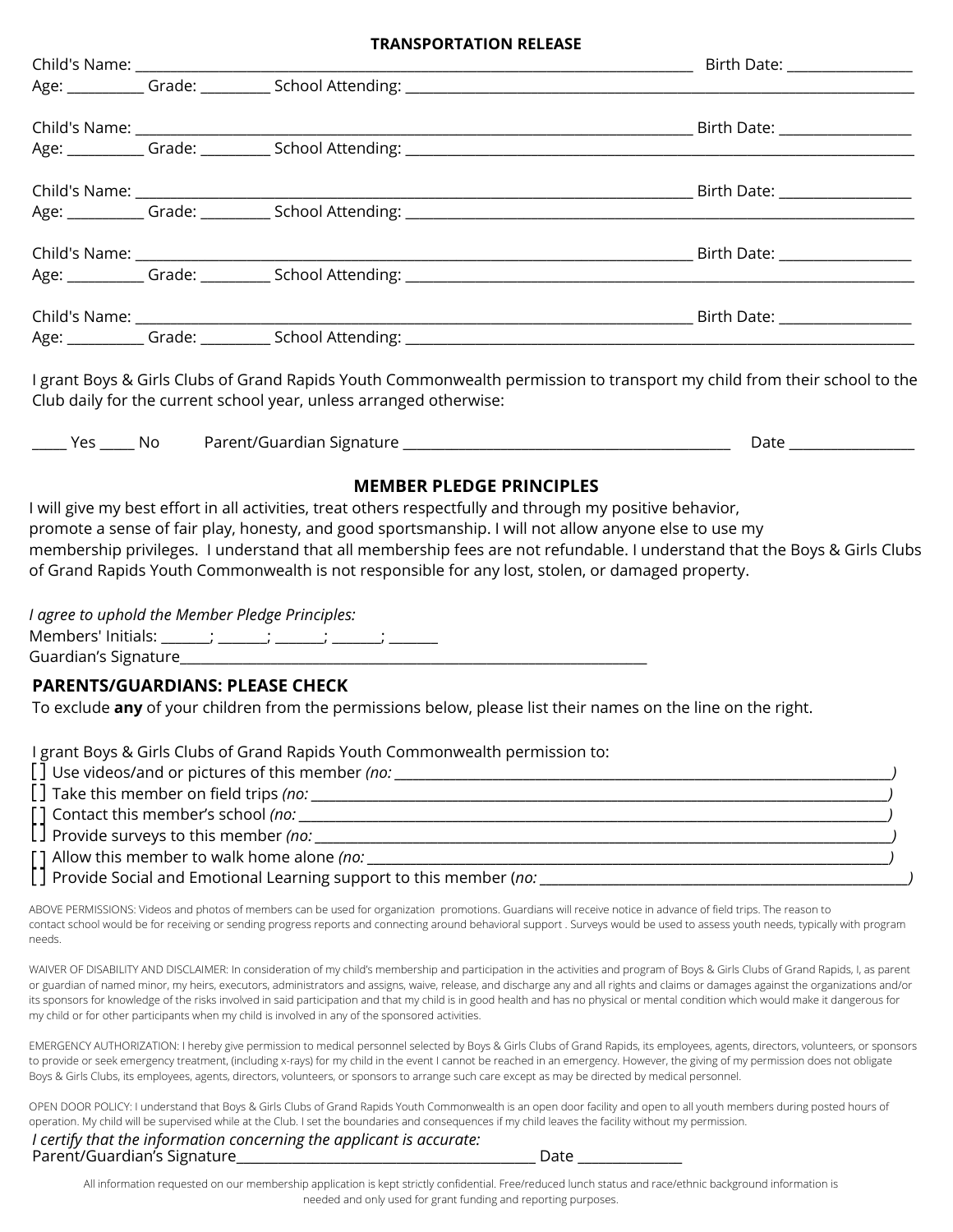

**BOYS & GIRLS CLUBS** OF GRAND RAPIDS YOUTH COMMONWEALTH

## **Welcome to the Boys & Girls Club of Grand Rapids Youth Commonwealth**

Please review and refer to these policies and procedures during the duration of your child's membership. For our full Safety Polices please visit our website at bgcgrandrapids.org/safety-policies

## **Our Mission**

Our mission is to enable all young people to reach their full potential as responsible citizens through education, recreation, and positive community experiences in partnership with the Grand Rapids Police Department.

## **Member Expectations**

- **RESPECT** Club Staff & Volunteers
	- ✓ Listen, follow directions and rules
- **RESPECT** the Club
	- ✓ Use equipment properly and clean up after yourself
- **RESPECT** each other
	- $\checkmark$  Be kind, use good sportsmanship and make friends
- **RESPECT** yourself
	- $\checkmark$  Bring a positive attitude, try something new and make the most of your day

## **Entering & Leaving the Building**

- All members must enter and exit through the front door
	- ✓ Members are highly encouraged to keep their Club cards with them at all times
- Club members must be dropped off and picked up during operational hours
	- ✓ Hours of operation are based on the Grand Rapids Public School District calendar
- The Boys & Girls Club has an open door policy, however once a member leaves our property they may not return without prior approval from Club staff
	- ✓ Teens are allowed to leave one time and come back in
- Youth that are repeatedly not picked on time may be subject to a parent meeting ✓ Club closing times may vary based on member's grade/age
- All club members must sign in and sign out of club for safety purposes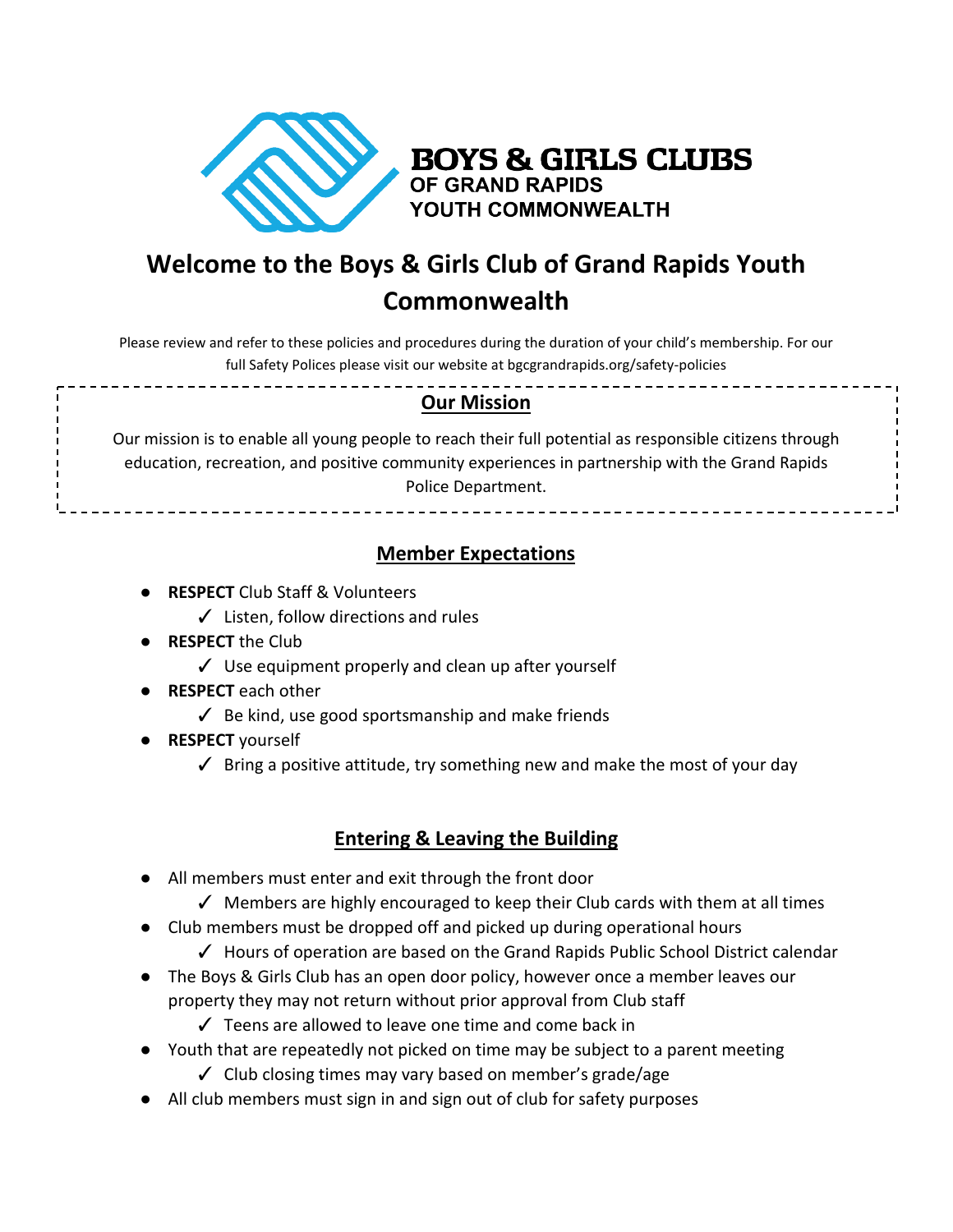

## **Behavior Management Procedure**

The following steps will be taken in the event of a behavior problem:

- **1. REASONING:** Communication between the member and staff member to identify the problem and determine a possible solution. At this point, members are given a chance to explain what happened, and to make a choice about what they should do next.
- **2. REMOVAL/ LOSS OF PRIVILEGE:** Members may receive temporary removal from a program area or a loss of privileges. Staff members will encourage Club members to make better choices and may offer options to regain privileges. Repeated behaviors may result in meeting with the Club Director as well as an incident report.
- **3. INCIDENT REPORT:** This documentation dictates who, what, when, where and why a behavior occurs. Every incident report may not require a parent/guardian meeting, but all forms are available upon request. If a member receives numerousincident reports over a period of time they may be given a suspension from the Club.
- **4. SUSPENSION**: Multiple incident reports which stem from behaviors not consistent with Club policies and expectations may result in suspension. Length of suspension will be determined at the discretion of the Club Director and may require a conference with the parent/guardian before returning. A suspension from one Club will be upheld at the other Grand Rapid's Clubs, and we encourage members and parents/guardians to use this time to review the Club's expectations.
- **5. IMMEDIATE PICK-UP:** In the event of a suspension, all Club members must have a parent/guardian or backup emergency contact to pick them up in a timely manner.

*Please provide Clubhouse leadership with any other information about your child that may help us in working with them. The more we know about your child, the better we can serve them. Thank you for choosing the Boys & Girls Club of Grand Rapids Commonwealth. We appreciate the opportunity to help shape your child's future.*

-----------------------------------------------------------------------------------------------------------------------------------------